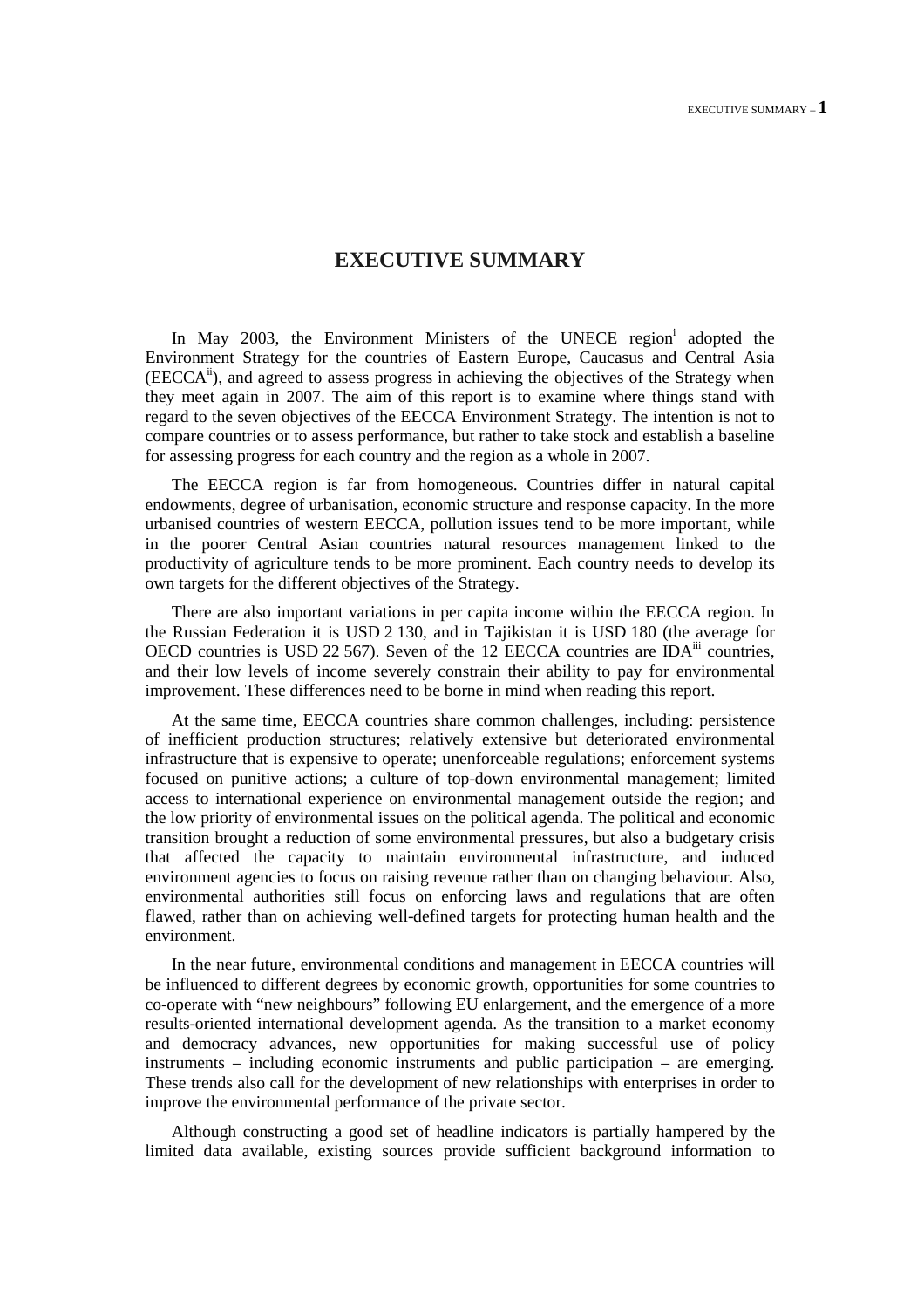provide a snapshot of the situation of EECCA countries in the key areas covered by the Strategy. To be able to adequately assess progress in achieving the objectives of the Strategy, however, more work needs to be done to ensure access to national databases tracking environmental conditions, and on developing indicators of environmental management that focus on "responses" or actions taken.

The overall picture that this study shows is grim: the challenges are daunting, the means are limited and many of the approaches that are being followed are ineffective. Yet, this should not detract from the valiant efforts that the EECCA countries have made – and are still making – to improve environmental conditions and policies. The high level of technical skill and the commitment of many professionals and citizens are reasons for optimism. The key task is to harness these skills and energies more effectively in order to resolve pressing environmental problems.

## **Taking Stock across Objectives**

 The seven objectives of the EECCA Environment Strategy cover both environmental outcome areas (risk to human health, natural resources management) and environmental policy response areas: environmental legislation, policies and institutions; policy integration; environmental expenditures; public participation and education; and transboundary co-operation. This report is structured around those seven objectives, which aim to improve the following:

**Environmental Laws, Policies and Institutions.** Across the region, legislation is extensive but largely inconsistent and unenforceable. Environmental policies are neither effective nor efficient in stimulating significant environmental improvements, and policy instruments still present serious shortcomings. Although a broad range of environmental management instruments is being used, the current policy packages are not aimed at achieving specific targets and are not streamlined. Environmental Impact Assessment is still not close to international best practice. Permitting, where it exists, is fragmented. Economic instruments are used to raise revenue rather than change behaviour. Assurance of compliance with environmental regulations focuses on the quantity of enforcement actions taken rather than on achieving environmental targets. Weak, and weakening, institutions are not able, and do not have the incentives or the means, to achieve environmental objectives. They suffer from weak authority, out-dated management and decision-making practices, scarcity of resources, high turnover of professionals and frequent restructuring. Environment ministries generally see themselves as "enforcers" of environmental protection regulations, rather than as "managers" of environmental resources for the benefit of society.

**Impact on Human Health**. A significant burden of environmental disease persists in the region. Unaffordable water infrastructure systems are crumbling, urban air pollution is on the increase due to rapid motorisation, and waste and chemicals management is largely deficient.

- *Urban air pollution.* Fine particulate matter and lead are the main pollutants, and transport is responsible for up to 70% of emissions. Emission levels of fine particulate matter are not being monitored at present, but leaded gasoline has been phased out in six EECCA countries.
- *Water supply and sanitation*. Outbreaks of water-related diseases are increasing. In many EECCA countries, over one-third of the population is drinking water that does not meet hygiene standards and less than 30% of the population in rural areas is served by networks. Prices of drinking water are increasing, but often cover less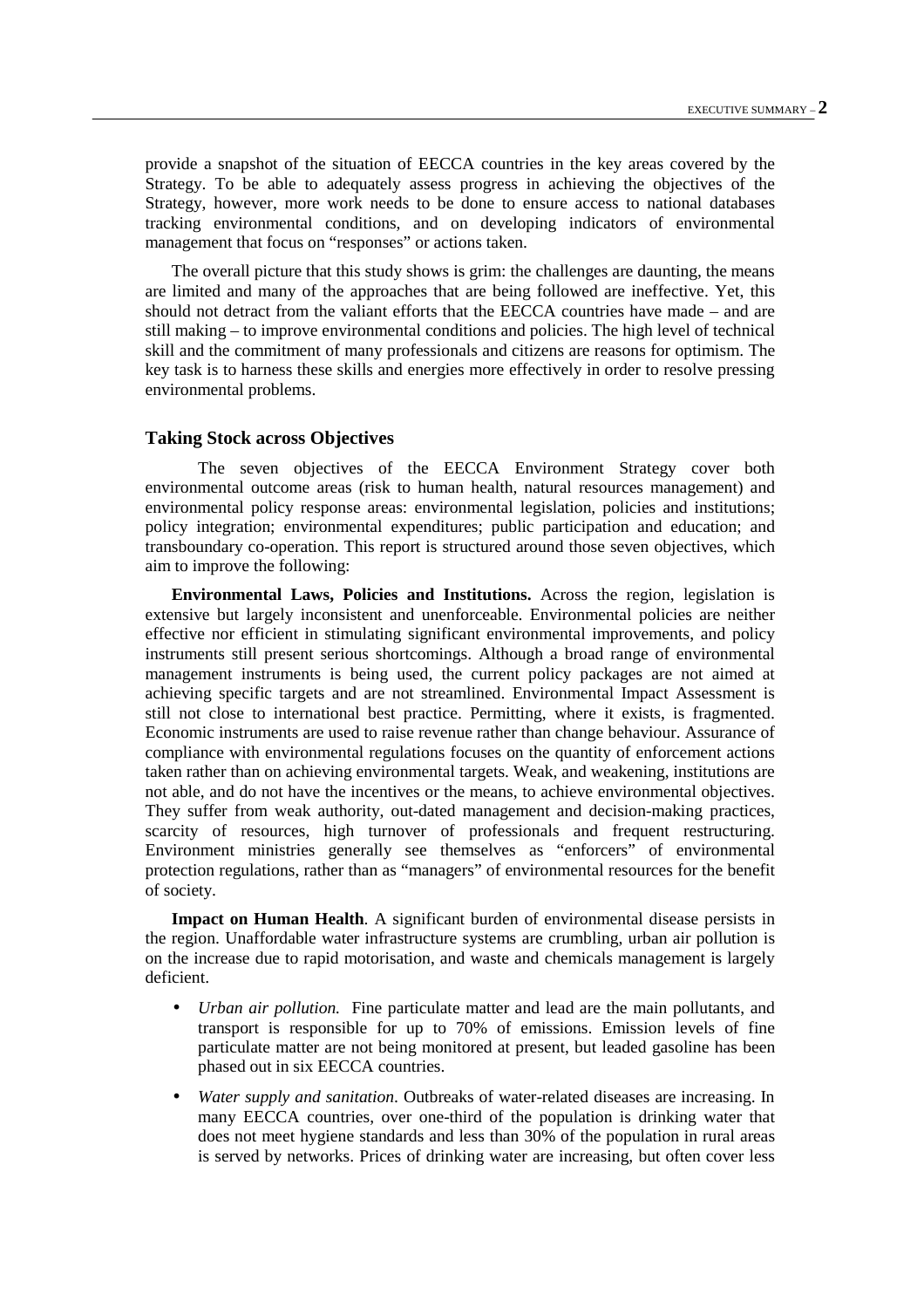than 60% of operation and maintenance costs. Also, governance arrangements remain complex and inconsistent, even though they frequently change.

• *Waste and chemicals*. Plans and programmes for solid waste management have been formulated, but the regulatory framework is not well-developed, municipalities cannot afford the required investments, and there are obstacles to inter-municipal co-operation. In some countries of the region, there is a legacy of soil contaminated by heavy metals and stockpiles of pesticides and hazardous toxic waste.

**Natural Resources Management**. Some EECCA countries are making progress in laying down the building blocks of integrated water resources management. Capacity for biodiversity management, on the other hand, has been greatly reduced.

- *Integrated water resources management (IWRM)*. Water quality, including salinisation, is a real concern. Trends are mixed for water abstraction, but it remains at very high levels. In the region, IWRM is still in its infancy, with only two countries having developed IWRM plans. Reported wastewater treatment, however, is generally relatively high – 60% of wastewater is collected, of which 80% is treated. The regional seas are subjected to serious environmental pressures in the form of reduced freshwater in-flows; heavy pollution from agriculture, urban and oil industry sources; unsustainable fishing; and the presence of alien species. Cooperation remains difficult in the Aral and Caspian Seas.
- *Biodiversity management.* The EECCA region is home to ecosystems of global importance, including the Caucasus region , the Black Sea wetlands complex and the Central Asian mountains. Biodiversity conservation efforts are being hampered in protected areas by an unfinished transition from an enforcement approach to a stakeholder involvement approach, and outside these areas by insufficient integration of biodiversity concerns into natural resources management. Moreover, financial support for biodiversity management has declined and collapsed in many cases.

**Environmental Policy Integration.** Environmental ministries were among the first to initiate sectoral integration, but it is still at an early stage and addressed in a fragmented way. The economic crisis resulting from the transition reduced the pressures of key sectors (energy, transport, agriculture) on the environment, but policies have not been reformed to integrate environmental considerations. Limited organisational and administrative resources, weak traditions of inter-ministerial co-ordination, and the relative weakness of environment ministries have limited the scope for integration.

- *Energy and transport*. Slow policy reforms in this sector have resulted in persistently high energy use per unit of GDP. Energy and fuel prices remain low. Energy efficiency strategies have been formulated, but with over-reliance on foreign finance. On the other hand, leaded gasoline is being phased out in the region, and technical and age restrictions on car imports have been enacted.
- *Agriculture and forestry*. Agri-environmental policy development is still at an early stage, but some progress is being made thanks to international projects. Alongside non-forestry pressures, forests are being affected by over-cutting, illegal logging and fires related to logging activities.

**Mobilisation and Allocation of Financial Resources.** A financing gap for achieving environmental objectives co-exists with a significant effort to mobilise financial resources on the part of some EECCA countries. This effort is largely focused on operating and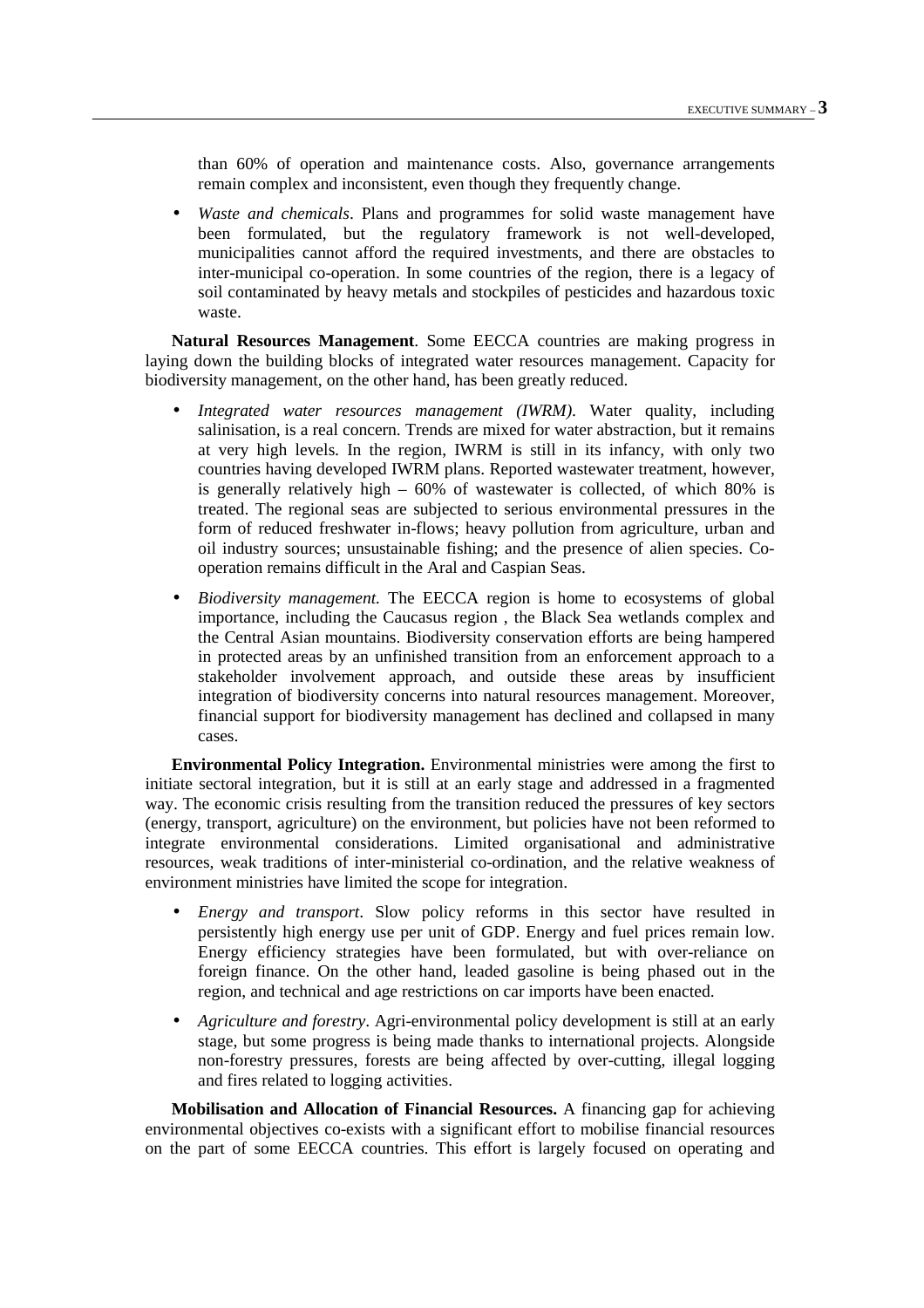maintaining the water sector, rather than on making new investments. Existing public resources could achieve better results. Public funds are spent without clear programmatic frameworks and spread over too many programmes that fail to be implemented, including those that could be implemented without government funding. The environmental policy framework does not provide sufficient incentives for private investments in environmental protection, even though enterprises in some EECCA countries could do more in this respect. Donor support has increased, but remains below that allocated to other regions. Moreover, this support is not always efficient, co-ordinated or responsive to the real needs of the region.

**Information Management, Education and Public Participation.** Information management does not satisfy policy and operational needs. Levels of public awareness and participation are low. Environmental education is receiving some attention.

- *Information management*. Environmental information systems do not correspond with policy and operational needs. Monitoring is not demand driven, and capacity has suffered a drastic decline in the Caucasus and Central Asia. Weak institutional co-ordination has resulted in duplication, incompatible data collection and feebased data exchange. Half of the EECCA countries regularly publish State of the Environment Reports, but of mixed quality and with limited use of policy-linked indicators.
- *Public participation in decision-making*. There is a low level of public environmental awareness, partly as a result of the economic situation. The Aarhus Conventioniv has been ratified in most EECCA countries and several countries are developing mechanisms for public participation, but many governments are still reluctant to allow for such participation.
- *Environmental education* and, more broadly, education for sustainable development, have gained greater visibility, but further efforts are needed to integrate them into curricula at all levels. The legal and normative basis for this has been established, but much conceptual work remains to be done and resources are still insufficient.

**Transboundary Issues.** International conventions are routinely signed, but implementation continues to lag. Progress in transboundary water resources co-operation has been notable, although competition issues between upstream and downstream countries have not yet been resolved in many cases.